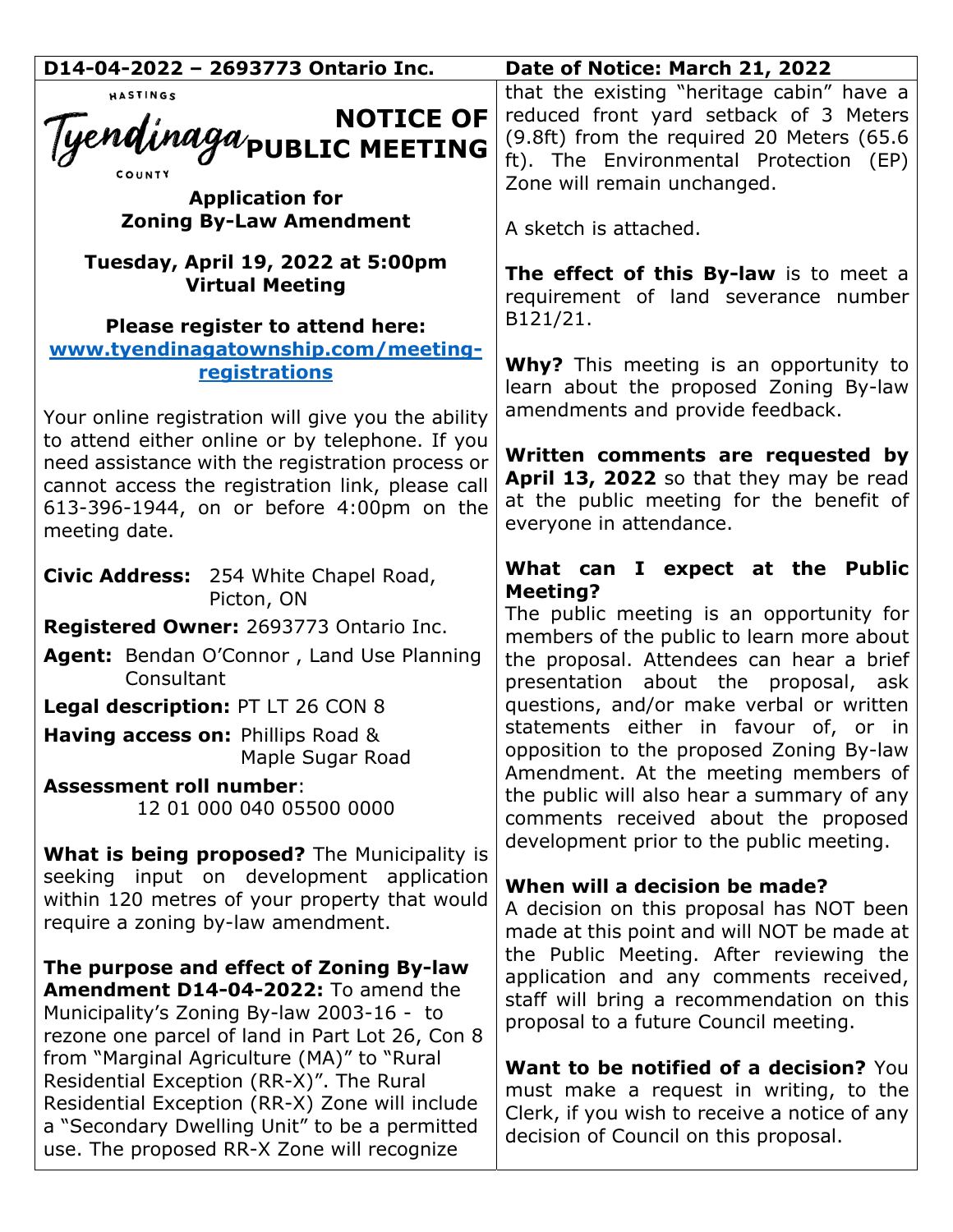# **D14-04-2022 – 2693773 Ontario Inc. Date of Notice: March 21, 2022**

### **Your rights to appeal a decision:**

If a person or public body would otherwise have an ability to appeal the decision of the Council of the Township of Tyendinaga to the Ontario Land Tribunal (OLT) but the person or public body does not make oral submissions at a public meeting or make written submissions to the Township of Tyendinaga before the by-law is passed, the person or public body is not entitled to appeal the decision.

If a person or public body does not make oral submissions at a Public Meeting, or make written submissions to the Township of Tyendinaga before the proposed Zoning By-law is adopted, the person or public body may not be added as a party to the hearing of an appeal before the Ontario Land Tribunal (OLT) unless, in the opinion of the Tribunal, there are reasonable grounds to do so.

# **A note about information you may submit to the Municipality**:

Individuals who submit letters and other information to Council should be aware that any personal information contained within their communications may become part of the public record and may be made available through the Council agenda process.

This document can be made available in other accessible formats as soon as practical, upon request.

# **Where do I submit my comments?**

Please submit written comments to the Clerk, Yvonne Murphy of Township of Tyendinaga 859 Melrose Road Shannonville, ON K0K 3A0 Fax: 613-396-2080 Email: clerk@tyendinagatownship.com Phone: 613-396-1944

**Questions? Want more information?** Ask the Clerk or CAO **Visit:** 859 Melrose Road, Shannonville, ON, Monday to Friday, 8:30am to 4:00pm **Phone:** 613-396-1944 | **Email:** clerk@tyendinagatownship.com **Website:** www.tyendinagatownship.com